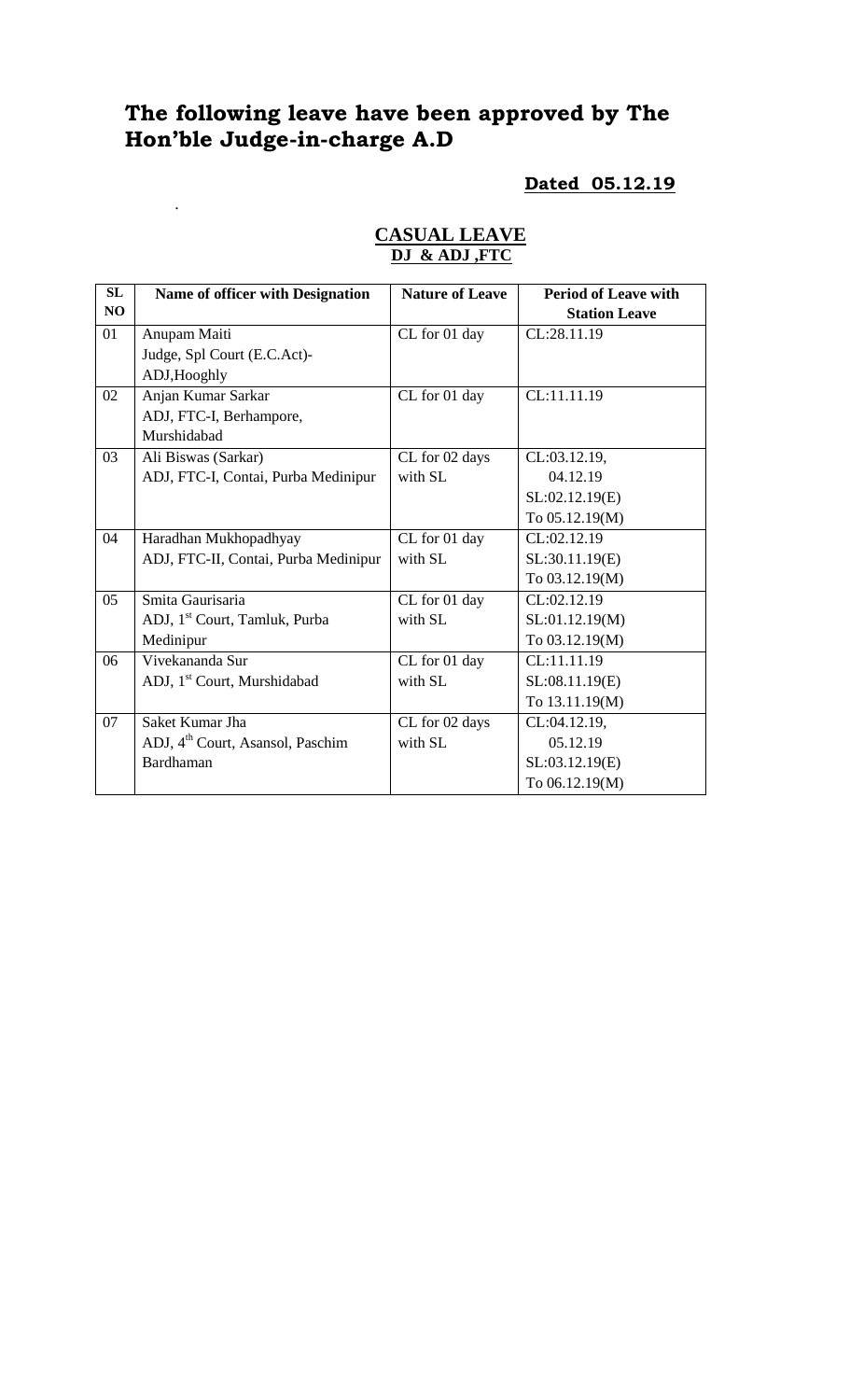| 08 | Kazi Abul Hasem                               | CL for 02 days | CL:13.11.19,   |
|----|-----------------------------------------------|----------------|----------------|
|    | ADJ, FTC-I, Jangipur, Murshidabad             | with SL        | 14.11.19       |
|    |                                               |                | SL:08.11.19(E) |
|    |                                               |                | To 15.11.19(M) |
| 09 | Dr. Modhumita Basu                            | CL for 02 days | CL:02.12.19,   |
|    | ADJ, FTC-IV, Krishnagar, Nadia                | with SL        | 03.12.19       |
|    |                                               |                | SL:30.11.19(E) |
|    |                                               |                | To 04.12.19(M) |
| 10 | Sarad Kumar Chhetri                           | CL for 02 days | CL:22.11.19,   |
|    | ADJ, FTC-II, Berhampore, Murshidabad          | with SL        | 25.11.19       |
|    |                                               |                | SL:21.11.19(E) |
|    |                                               |                | To 26.11.19(M) |
| 11 | Subhrajit Basu                                | CL for 01 day  | CL:30.11.19    |
|    | ADJ, 1 <sup>st</sup> Court, Krishnagar, Nadia |                |                |

# Humbly submitted

Sd/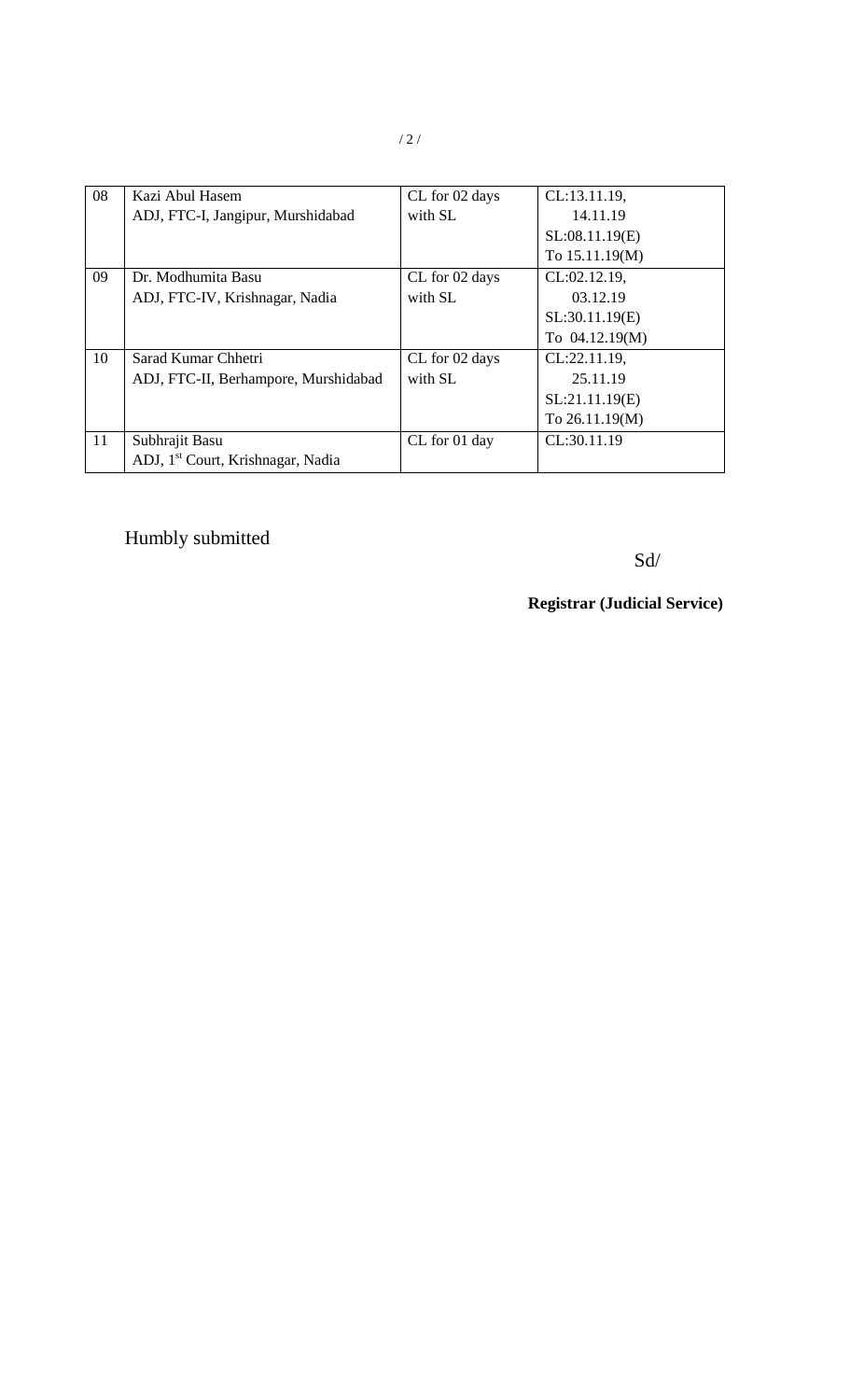# **The following leave have been approved by The Hon'ble Judge-in-charge A.D**

# **Dated 05.12.19**

### **CASUAL LEAVE DJ & ADJ ,FTC**

| SL              | <b>Name of officer with Designation</b>       | <b>Nature of Leave</b> | <b>Period of Leave with</b> |
|-----------------|-----------------------------------------------|------------------------|-----------------------------|
| NO              |                                               |                        | <b>Station Leave</b>        |
| 01              | Abhiram Barman                                | CL for 02 days         | CL:12.12.19,                |
|                 | ADJ, FTC, Chandernagore, Hooghly              | with SL                | 13.12.19                    |
|                 |                                               |                        | SL:11.12.19(E)              |
|                 |                                               |                        | To 16.12.19(M)              |
| 02              | Madhumita Roy                                 | CL for 02 days         | CL:07.12.19,                |
|                 | ADJ, 3 <sup>rd</sup> Court, Krishnagar, Nadia | with SL                | 09.12.19                    |
|                 |                                               |                        | SL:06.12.19(E)              |
|                 |                                               |                        | To 10.12.19(M)              |
| $\overline{03}$ | Mohd Aqil Saifi                               | CL for 03 days         | CL:16.12.19                 |
|                 | ADJ, Kalimpong                                | with SL                | To 18.12.19                 |
|                 |                                               |                        | SL:14.12.19(E)              |
|                 |                                               |                        | To 19.12.19(M)              |
| 04              | Rabindra Nath Samanta                         | CL for 03 days         | CL:05.12.19                 |
|                 | Chief Judge, City Civil Court                 |                        | To 07.12.19                 |
|                 |                                               |                        |                             |
| 05              | Sourab Bhattacharya                           | CL for 01 day          | CL:09.12.19                 |
|                 | Judge, Commercial Court, Asansol,             | with SL                | SL:07.12.19(E)              |
|                 | Paschim Medinipur                             |                        | To 10.12.19(M)              |
| 06              | Tikendra Narayan Pradhan                      | CL for 02 days         | CL:12.12.19,                |
|                 | ADJ, FTC-I, Krishnagar, Nadia                 | with SL                | 13.12.19                    |
|                 |                                               |                        | SL:11.12.19(E)              |
|                 |                                               |                        | To 16.12.19(M)              |
| 07              | Sandip Karmakar                               | CL for 02 days         | CL:13.12.19,                |
|                 | ADJ, FTC, Coochbehar                          | with SL                | 16.12.19                    |
|                 |                                               |                        | SL:12.12.19(E)              |
|                 |                                               |                        | To 17.12.19(M)              |

Humbly submitted

.

Sd/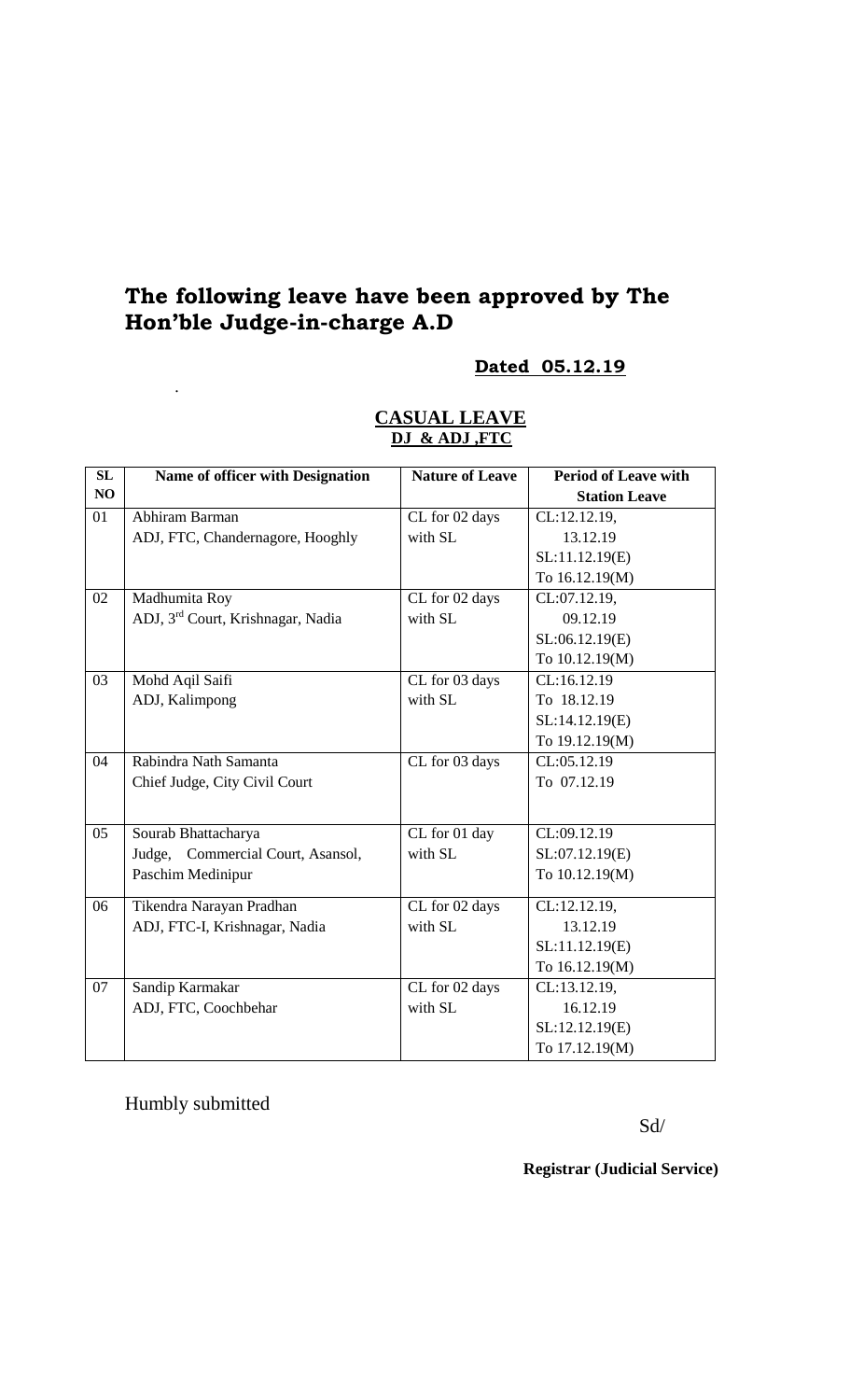# **The following leave have been approved by the Hon'ble Judge-in-Charge A.D.**

## **Dated : 05.12.2019**

| <b>SL</b><br>N <sub>O</sub> | Name of officer with<br><b>Designation</b>                                                   | <b>Nature of Leave</b>     | <b>Period of Leave with Station</b><br><b>Leave</b> |
|-----------------------------|----------------------------------------------------------------------------------------------|----------------------------|-----------------------------------------------------|
| 01                          | Smt. Nabanita Ray<br>ADJ, $2nd$ Court, Paschim<br>Medinipur                                  | Commuted Leave for 61 days | From 10.07.2019 to 08.09.2019                       |
| 02                          | Sri Arpan Kumar Chattopadhyay<br>Judge, Special Court (I.E. Act),<br>Berhampore, Murshidabad | Earned Leave for 11 days   | From 23.09.2019 to 03.10.2019                       |

# **DJ / ADJ**

### **ADJ, FTC/ CJ(SD)**

| SL | Name of officer with                                                                 | <b>Nature of Leave</b>   | <b>Period of Leave with Station</b> |
|----|--------------------------------------------------------------------------------------|--------------------------|-------------------------------------|
| NO | <b>Designation</b>                                                                   |                          | Leave                               |
| 03 | Sri Ansuman Chattopadhyay,<br>$CJ(SD)$ , 1 <sup>st</sup> Court, Krishnagar,<br>Nadia | Earned Leave for 05 days | From 18.11.2019 to 22.11.2019       |

#### **CJM/ACJM**

| $\mathbf{SL}$ | Name of officer with                              | <b>Nature of Leave</b>   | <b>Period of Leave with Station</b> |
|---------------|---------------------------------------------------|--------------------------|-------------------------------------|
| NO            | <b>Designation</b>                                |                          | Leave                               |
| 04            | Smt. Sushmita Mukerji<br>ACJM, Kandi, Murshidabad | Earned Leave for 12 days | From 21.11.2019 to 02.12.2019       |

|                      | $\mathbf{u}$                                                                         |                          |                                              |  |  |
|----------------------|--------------------------------------------------------------------------------------|--------------------------|----------------------------------------------|--|--|
| SL<br>N <sub>O</sub> | Name of officer with<br><b>Designation</b>                                           | <b>Nature of Leave</b>   | <b>Period of Leave with Station</b><br>Leave |  |  |
| 05                   | Smt. Tshering Yangchen Lepcha<br>JM, 1 <sup>st</sup> Court, Jangipur,<br>Murshidabad | Earned Leave for 05 days | From 21.10.2019 to 25.10.2019                |  |  |
| 06                   | Smt. Zeba Perveen<br>JM, 2 <sup>nd</sup> Addl.Court, Basirhat, 24<br>Pgs(N)          | Earned Leave for 07 days | From 16.11.2019 to 22.11.2019                |  |  |
| 07                   | Sri Sangram Saha, alias Goutam<br>Saha<br>MM, 6 <sup>th</sup> Court, Calcutta        | Earned Leave for 02 days | From 27.11.2019 to 28.11.2019                |  |  |

## **CJ(JD)**

| SL | Name of officer with                                                               | <b>Nature of Leave</b>  | <b>Period of Leave with Station</b> |
|----|------------------------------------------------------------------------------------|-------------------------|-------------------------------------|
| NO | <b>Designation</b>                                                                 |                         | <b>Leave</b>                        |
| 08 | Smt. Shukti Tapaswi<br>$CJ(JD)$ , 1 <sup>st</sup> Court,<br>Chandernagore, Hooghly | Earned Leave for 01 day | On 25.11.2019                       |

# **JM**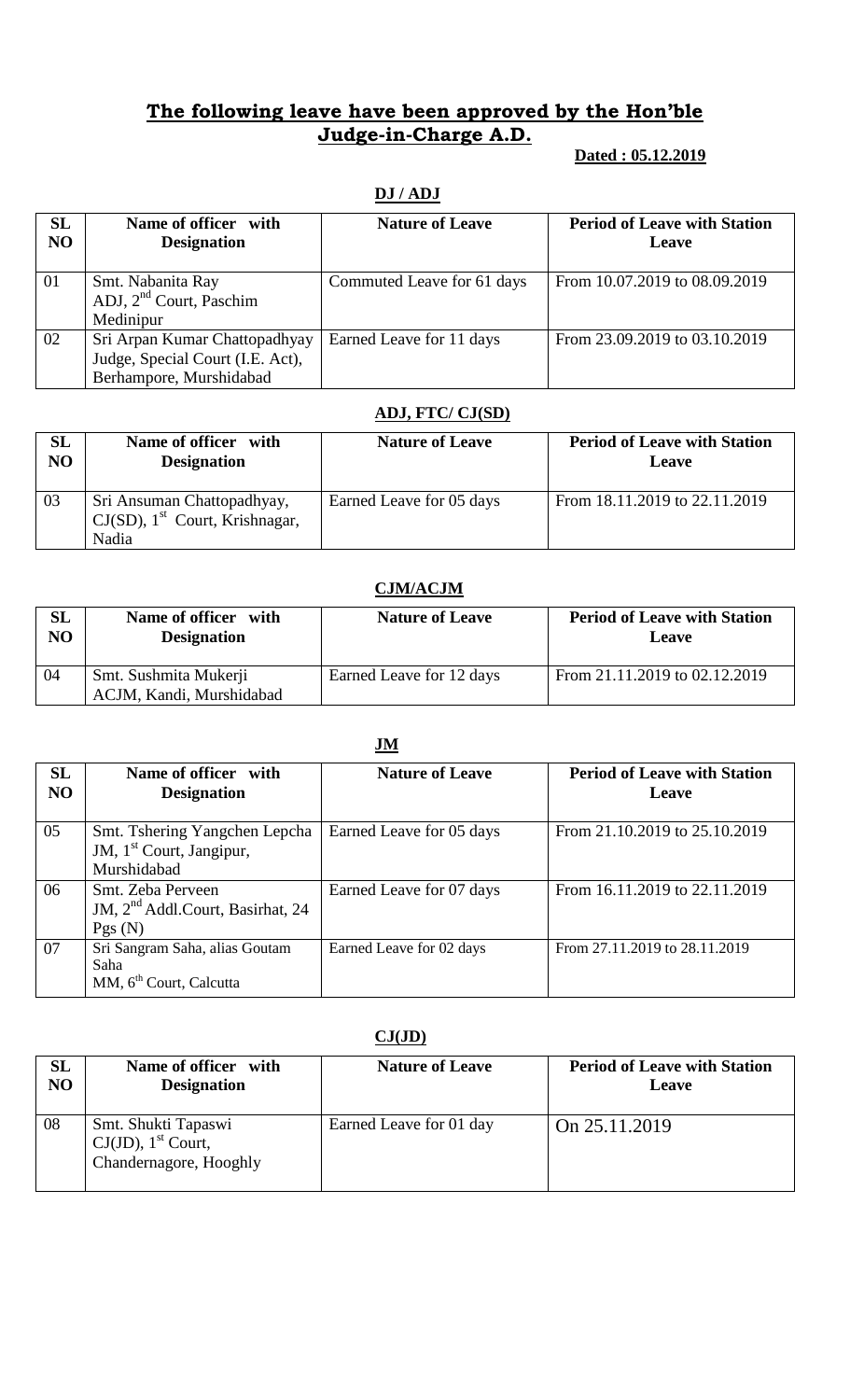| <b>SL</b><br>N <sub>O</sub> | Name of officer with<br><b>Designation</b>                                              | <b>Nature of Leave</b>   | <b>Period of Leave with Station</b><br>Leave |
|-----------------------------|-----------------------------------------------------------------------------------------|--------------------------|----------------------------------------------|
| 09                          | Sri Arnab Mukherjee<br>CJ(JD), Sadar, Cooch Behar                                       | Earned Leave for 06 days | From 29.11.2019 to 04.12.2019                |
| 10                          | Sri Jayanta Bhattacharya,<br>$CJ(JD)$ , 1 <sup>st</sup> Court, Jangipur,<br>Murshidabad | Earned Leave for 03 days | From 05.11.2019 to 07.11.2019                |
| 11                          | Sri Pradip Bandyopadhyay<br>CJ(JD), Tehatta, Nadia.                                     | Earned Leave for 09 days | From 30.10.2019 to 07.11.2019                |

Humbly submitted Sd/-